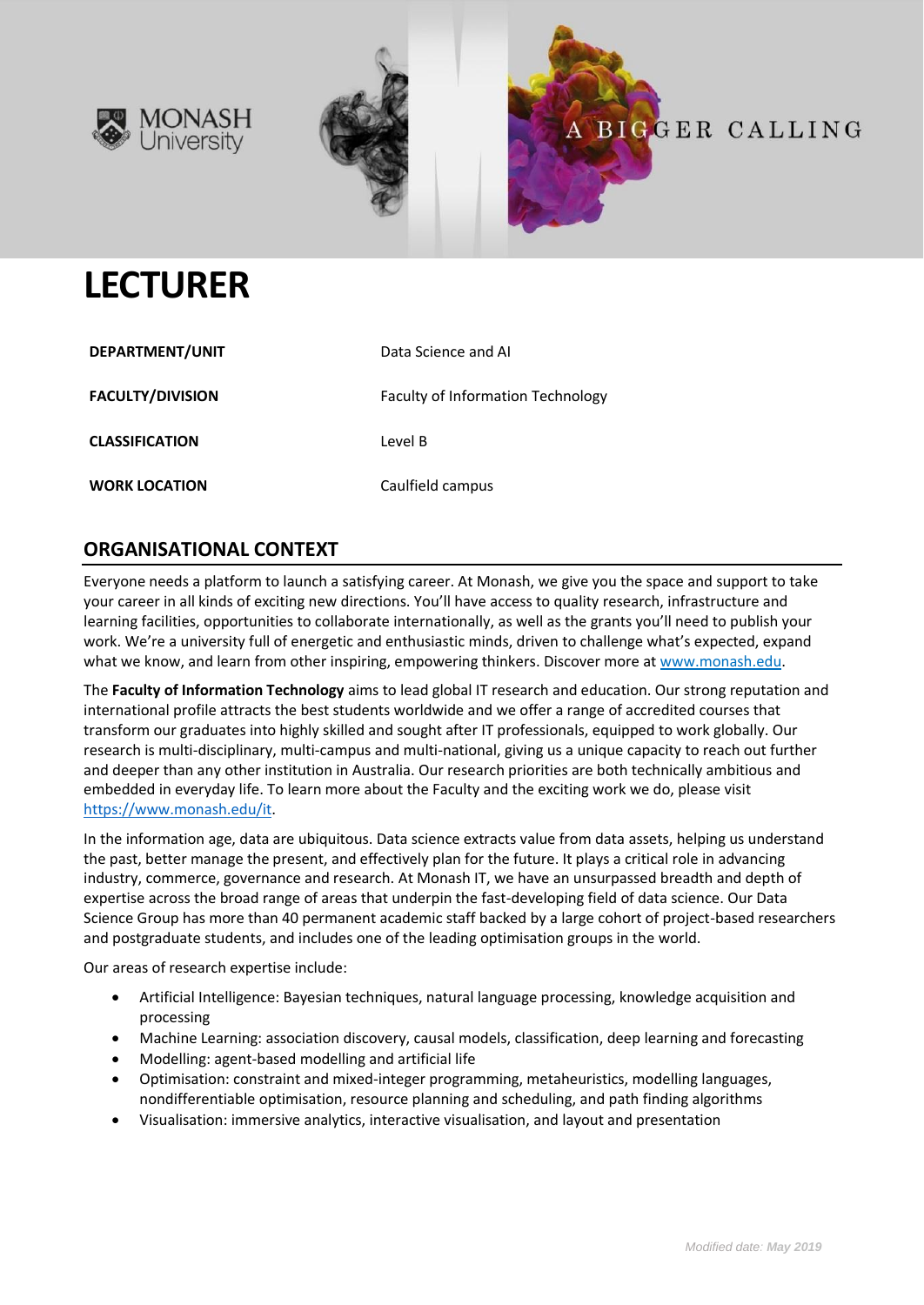# **POSITION PURPOSE**

A Level B academic is expected to make contributions to the teaching effort of the university and to carry out activities to maintain and develop their scholarly, research and/or professional activities relevant to the profession or discipline.

**Reporting Line:** The position reports to the Sub-Group Lead in Dialogue Research

**Supervisory Responsibilities:** Not applicable

**Financial Delegation:** Not applicable

**Budgetary Responsibilities:** Not applicable

### **KEY RESPONSIBILITIES**

Specific duties required of a Level B academic may include:

- **1.** Conducting high quality research appropriate to the discipline, including publications in world-leading conferences and journals
- **2.** Supervision of research students
- **3.** Participation in successful research teams, research units or centres and fostering interdisciplinary research
- **4.** Preparation of research proposals to obtain competitive external research funding from governmental and non-governmental sources
- **5.** Preparation and delivery of lectures and seminars, including the setting and marking of assessment material
- **6.** Coordination and/or delivery of tutorials, practical classes, demonstrations, workshops, and studio sessions
- **7.** Supervision and mentoring of undergraduate and postgraduate students engaged in coursework and research projects
- **8.** Active engagement in professional activities, both internally and externally, including program committees, engagement with industry, and outreach programmes, as appropriate
- **9.** Execution of administrative functions as required to contribute to the successful operation of the Faculty
- **10.** Attendance at departmental, school and/or faculty meetings, and/or membership of a number of committees

#### **KEY SELECTION CRITERIA**

#### **Education/Qualifications**

- **1.** The appointee will have:
	- A doctoral or masters qualification in the relevant discipline area or equivalent accreditation and standing

#### **Knowledge and Skills**

- **2.** Possess a high level of interpersonal skills, and a demonstrated ability to work both independently and as part of a team across both the education and service sectors
- **3.** Developing an excellent track record of refereed research publications
- **4.** Ability to work positively and cooperatively with students, internal and external teams and external organisations
- **5.** Demonstrated strong record of teaching experience in a tertiary environment
- **6.** Demonstrated ability to motivate, actively engage and educate a given audience
- **7.** Demonstrated experience in curriculum and subject material development